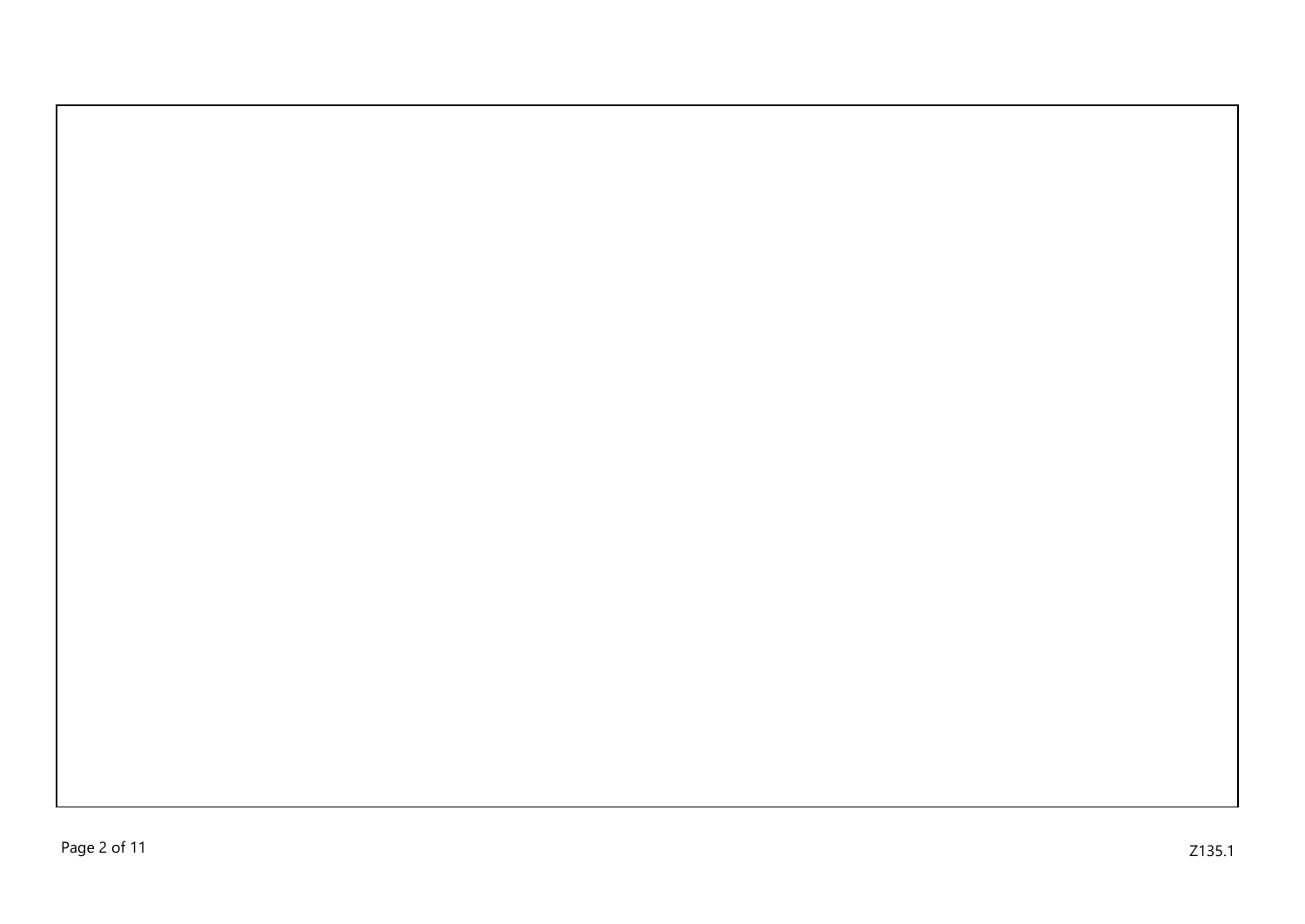| $\#$           | Island              | House Name      | Name                  | Sex       | National ID | ، ه ، بر <u>م</u>                     | ىئرىتر                        |
|----------------|---------------------|-----------------|-----------------------|-----------|-------------|---------------------------------------|-------------------------------|
|                | AA. Mathiveri       |                 |                       |           |             |                                       |                               |
|                | AA. Mathiveri       | Asrafeege       | Hassan Sifaz          | ${\sf M}$ | A278161     | ىز س <sup>ە</sup> ئىزى <sub>ر</sub> ئ | پرسەشەر سوزىج                 |
|                | GDh. Madaveli       |                 |                       |           |             |                                       |                               |
| 2              | GDh. Madaveli       | Chorus          | Mohamed Awsam         | ${\sf M}$ | A252929     | تزيره                                 | כנסנכ נסנים                   |
|                | Gn. Fuvahmulah      |                 |                       |           |             |                                       |                               |
| 3              | Gn. Fuvahmulah      | Maadhadu. Omaan | Ibrahim Simal Mohamed | ${\sf M}$ | A274953     | په د د به په م                        | دە ئەروكسوچى دىرەرد           |
|                | HA. Vashafaru       |                 |                       |           |             |                                       |                               |
| $\overline{4}$ | HA. Vashafaru       | Sansange        | Ibrahim Nadheef       | M         | A257561     | ئەنەر <i>شەھ</i> رى                   | رەپزېر تىر                    |
|                | HDh. Kulhudhuffushi |                 |                       |           |             |                                       |                               |
| 5              | HDh. Kulhudhuffushi | New West        | Adam Aboobakuru       | ${\sf M}$ | A046908     | سردي ڪيھ                              | מנס נחנים<br>גצגם גםסטיב      |
| M. Mulah       |                     |                 |                       |           |             |                                       |                               |
| 6              | M. Mulah            | Maavina         | Zameeh Ibrahim        | M         | A275101     | د گھر مگر<br>حس                       | جَ جِرْ مِنْ مِنْ مِنْ جِ     |
| N. Lhohi       |                     |                 |                       |           |             |                                       |                               |
| $\overline{7}$ | N. Lhohi            | Alamaage        | Ibrahim Naeem         | ${\sf M}$ | A203179     | پر پڑی                                | رە ئرىر ئىمر                  |
| 8              | N. Lhohi            | Binaa           | Mohamed Alif          | M         | A207707     | ھىتر                                  |                               |
| 9              | N. Lhohi            | Noovilaage      | Ibrahim Afsal         | M         | A203313     | دد د ،<br>سره څر                      |                               |
| $ 10\rangle$   | N. Lhohi            | Penzeemaage     | Hussain Sinan         | M         | A208163     | وعيومي                                | ر<br>رئیس سوسر                |
| 11             | N. Lhohi            | Sun Light       | Aminath Nasidha       | F         | A204396     | سە ئىر ئىر ھ                          | ۇ بەر ئەسىر                   |
|                | R. Inguraidhoo      |                 |                       |           |             |                                       |                               |
| 12             | R. Inguraidhoo      | Zamaanee Villa  | Nasrulla Hussain      | M         | A314995     | ئۇ ئەسمەر ئە                          | ىربە براللە برىكەر بر         |
|                | R. Rasgetheemu      |                 |                       |           |             |                                       |                               |
| 13             | R. Rasgetheemu      | Chaman          | Ahmed Nisham          | ${\sf M}$ | A239572     | ىمەر ھ                                | دەرو سرېشى                    |
| 14             | R. Rasgetheemu      | Venus           | Ahmed Mujuthaba       | ${\sf M}$ | A160417     | امٍ يَرَبَّهِ                         | י סיכון פריק<br>גיליקי הפיסים |
|                | S. Hulhudhoo        |                 |                       |           |             |                                       |                               |
| 15             | S. Hulhudhoo        | Binmaage        | Ahmed Jaleel          | ${\sf M}$ | A027569     | ە پە دى<br>ھەنزىرى                    | درور ق پایی                   |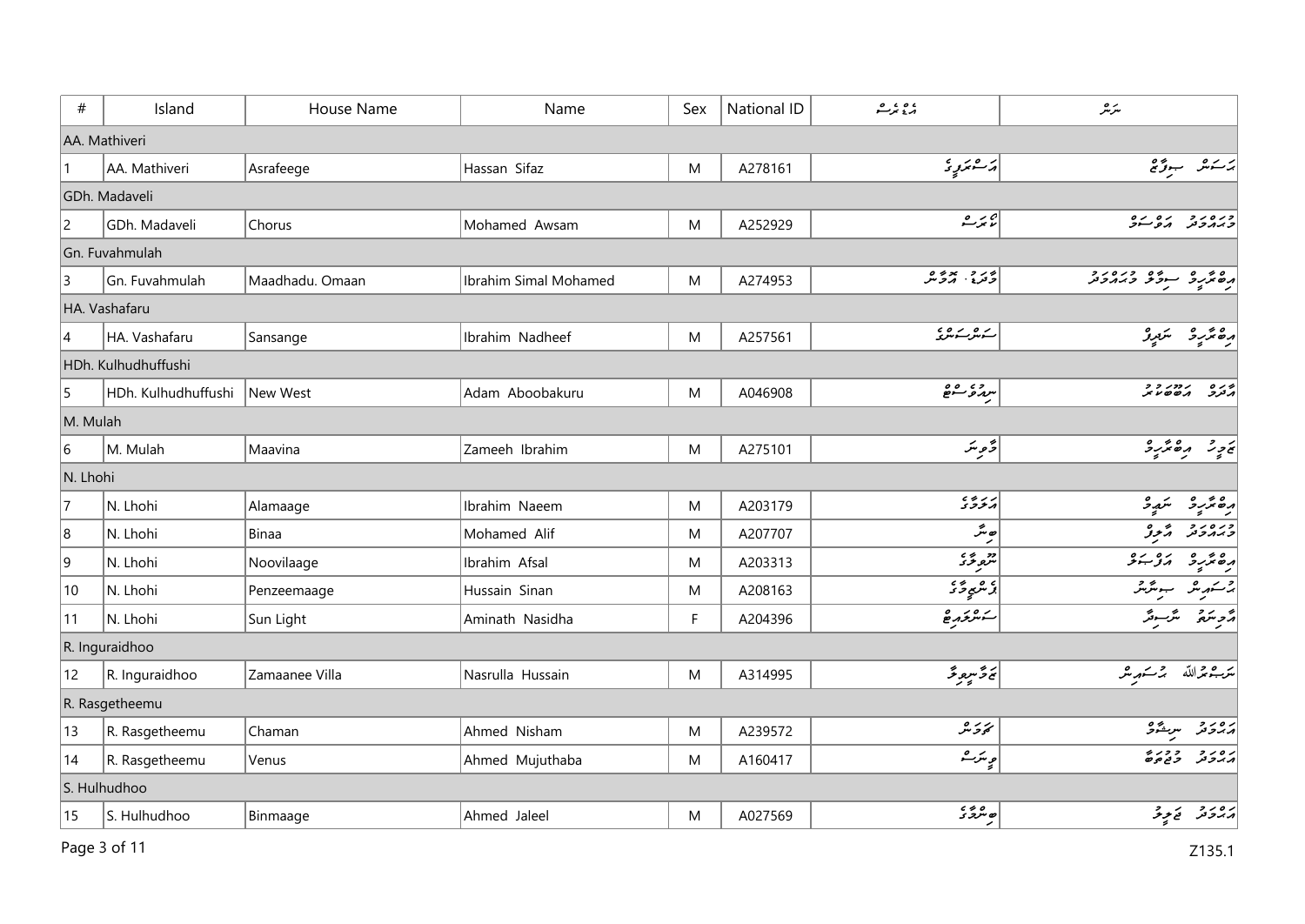|    | S. Maradhoo Feydhoo                        |  |                |   |         |                |                          |
|----|--------------------------------------------|--|----------------|---|---------|----------------|--------------------------|
| 16 | Iaradhoo Feydhoo   Red Crossge<br>iaradhoo |  | Ilbrahim Saeed | M | 4103633 | پره مړه مړه پر | $\sim$ 0<br>フンメめオ<br>ה - |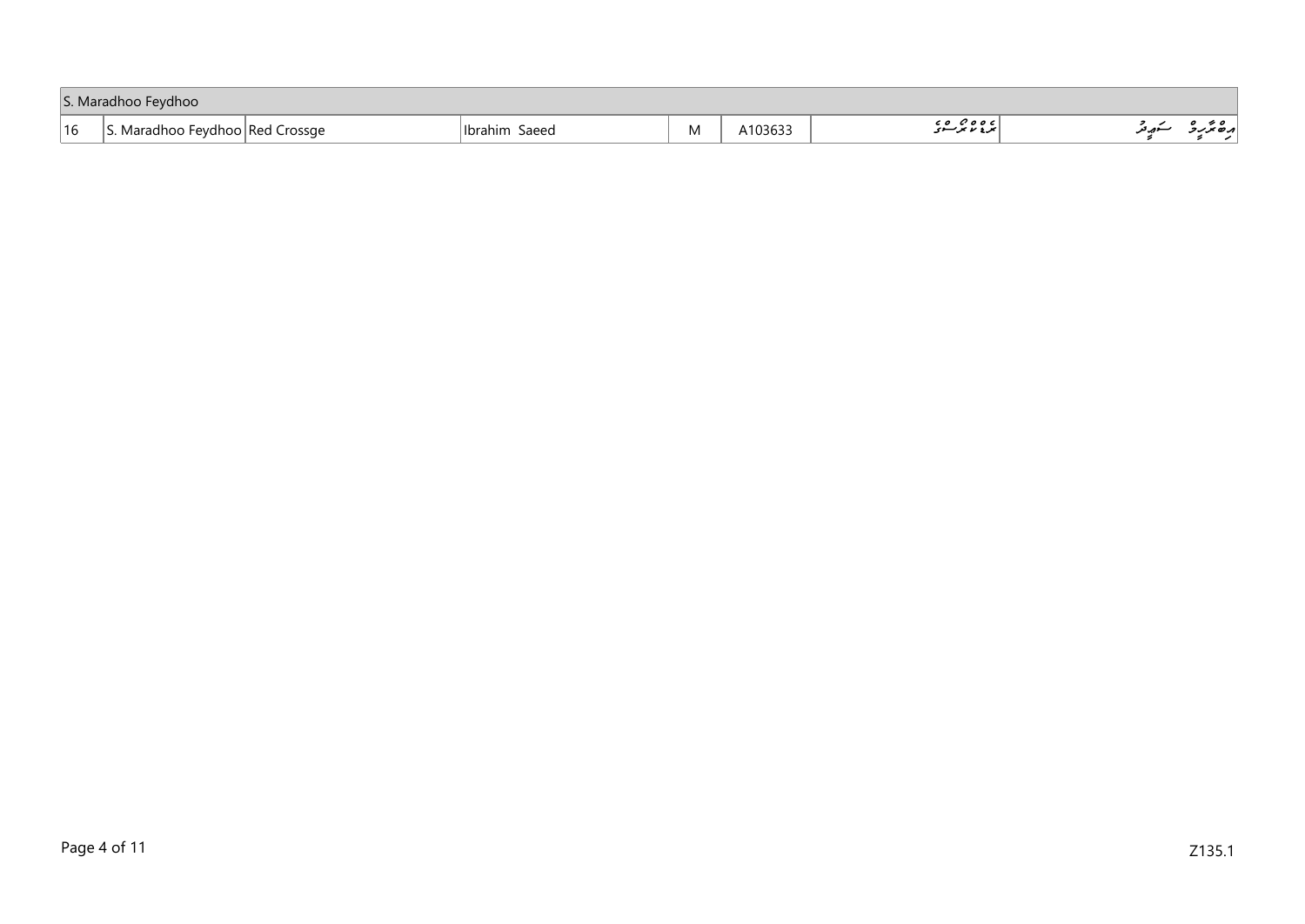## *w7qAn8m?sCw7mRo>u;wEw7mRw;sBo<*

| ' مرمر | 'يئرىثر: |
|--------|----------|
|        |          |
|        |          |
|        |          |

## w*99907 c99u 02 y990 c9000*<br>מית 29 gam=y*7gram*<br>ק

| بر ه | ىر مىر |  |
|------|--------|--|
|      |        |  |
|      |        |  |
|      |        |  |

| $\frac{2}{n}$ | $\overline{\phantom{a}}$ | اير هنه. | $\mathcal{O} \times$<br>سرسر |
|---------------|--------------------------|----------|------------------------------|
|               |                          |          |                              |
|               |                          |          |                              |
|               |                          |          |                              |

| ' ئىرتىر: | سر سر |  |
|-----------|-------|--|
|           |       |  |
|           |       |  |
|           |       |  |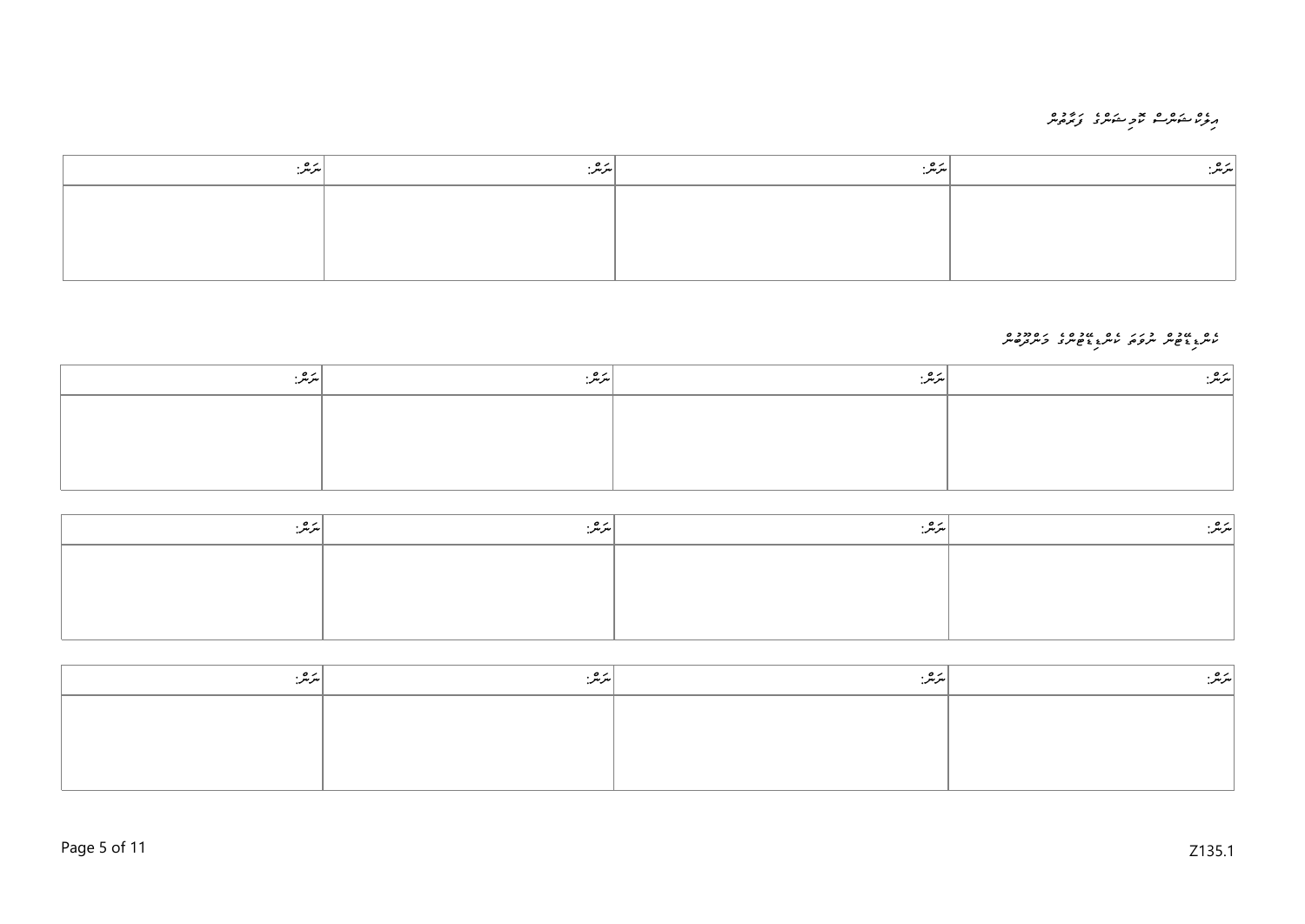| يزهر | $^{\circ}$ | ىئرىتر: |  |
|------|------------|---------|--|
|      |            |         |  |
|      |            |         |  |
|      |            |         |  |

| <sup>.</sup> سرسر. |  |
|--------------------|--|
|                    |  |
|                    |  |
|                    |  |

| ىئرىتر. | $\sim$ | ا بر هه. | لىرىش |
|---------|--------|----------|-------|
|         |        |          |       |
|         |        |          |       |
|         |        |          |       |

| يترمثر | $^{\circ}$ | ىر پىر |
|--------|------------|--------|
|        |            |        |
|        |            |        |
|        |            |        |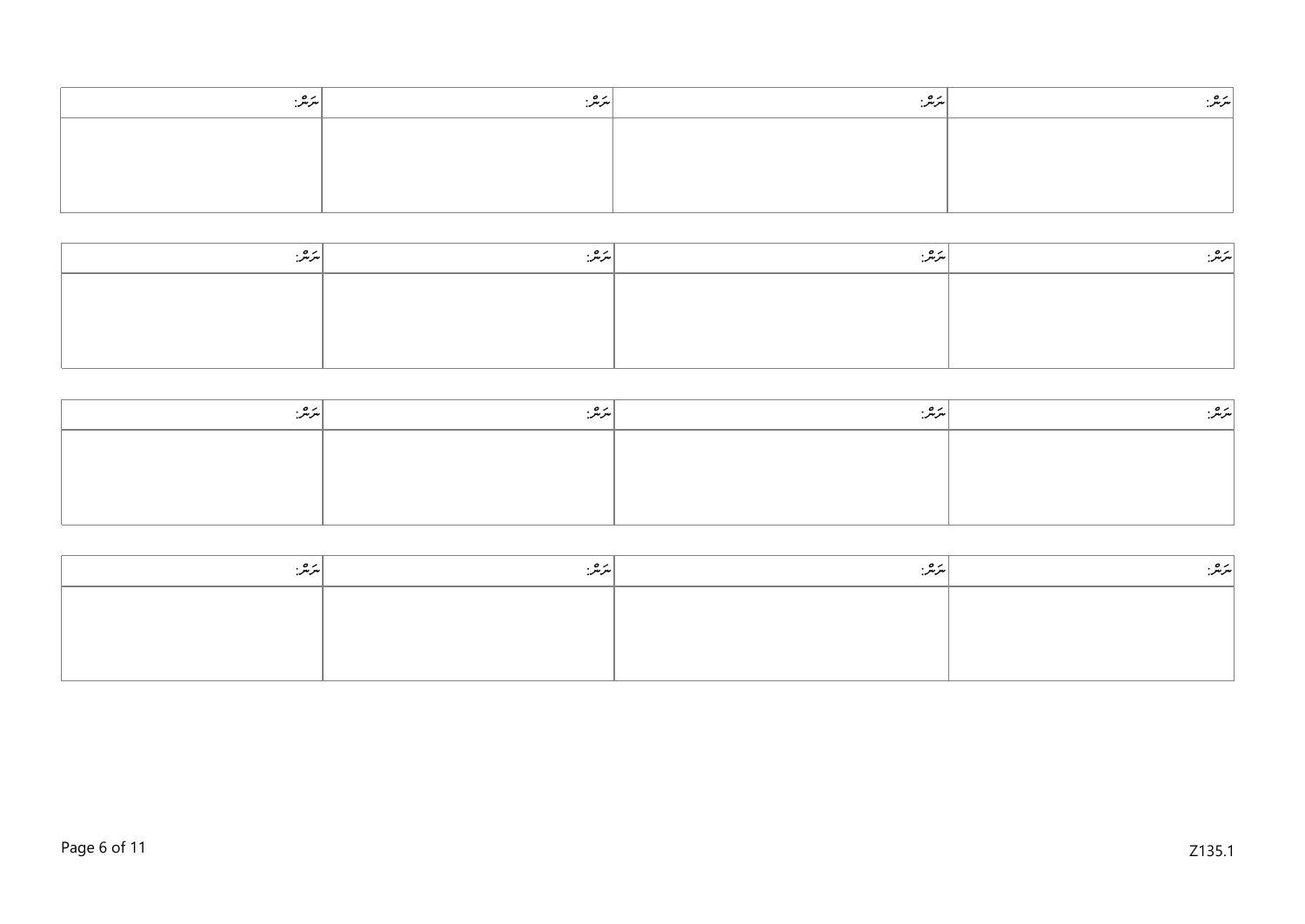| ير هو . | $\overline{\phantom{a}}$ | يرمر | اير هنه. |
|---------|--------------------------|------|----------|
|         |                          |      |          |
|         |                          |      |          |
|         |                          |      |          |

| ىبرىر. | $\sim$<br>ا سرسر . | يئرمثر | o . |
|--------|--------------------|--------|-----|
|        |                    |        |     |
|        |                    |        |     |
|        |                    |        |     |

| 'تترنثر: | . .<br>يسمونس. |  |
|----------|----------------|--|
|          |                |  |
|          |                |  |
|          |                |  |

|  | . ه |
|--|-----|
|  |     |
|  |     |
|  |     |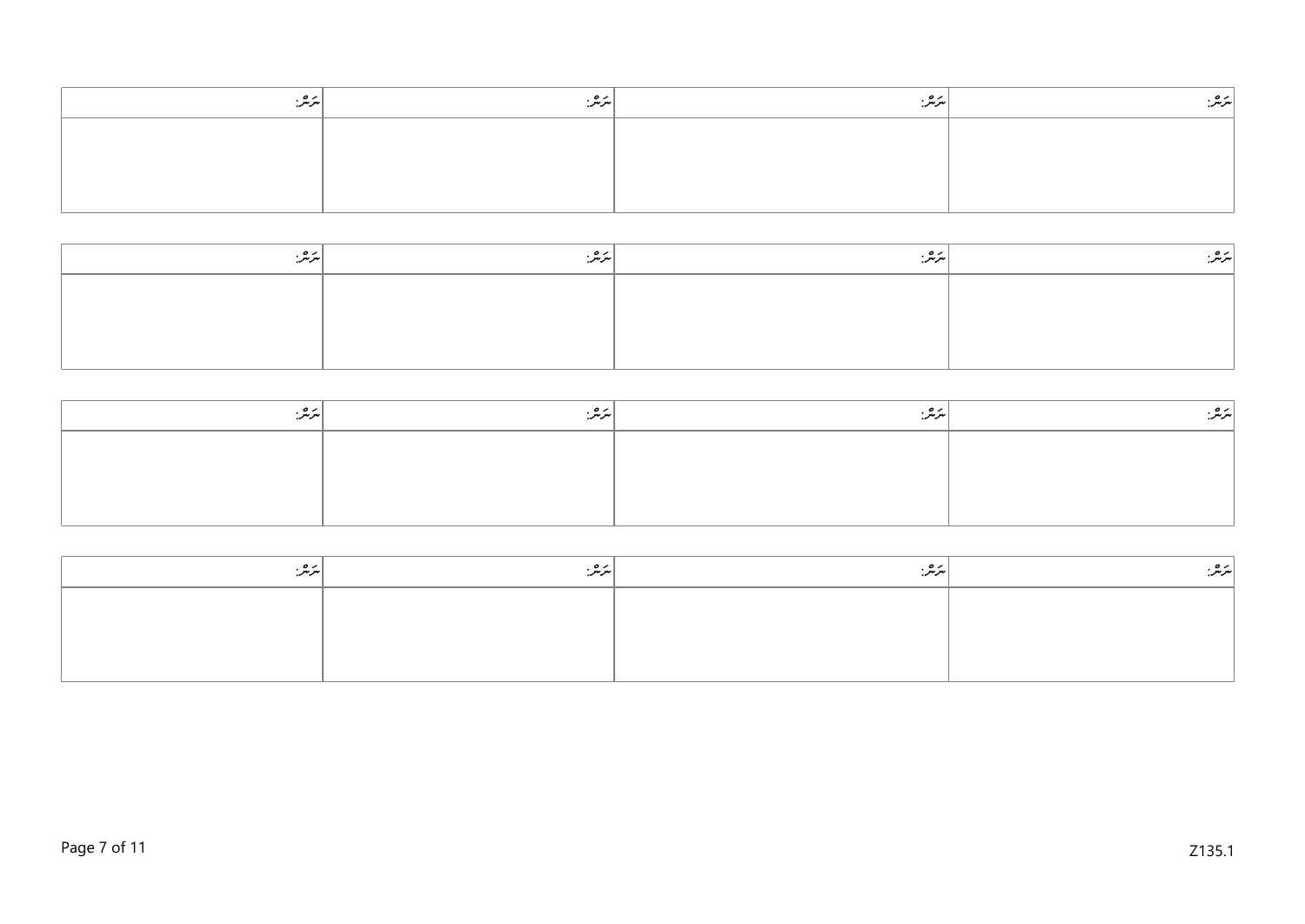| ير هو . | $\overline{\phantom{a}}$ | يرمر | اير هنه. |
|---------|--------------------------|------|----------|
|         |                          |      |          |
|         |                          |      |          |
|         |                          |      |          |

| ىبرىر. | $\sim$<br>ا سرسر . | يئرمثر | o . |
|--------|--------------------|--------|-----|
|        |                    |        |     |
|        |                    |        |     |
|        |                    |        |     |

| انترنثر: | ر ه |  |
|----------|-----|--|
|          |     |  |
|          |     |  |
|          |     |  |

|  | . ه |
|--|-----|
|  |     |
|  |     |
|  |     |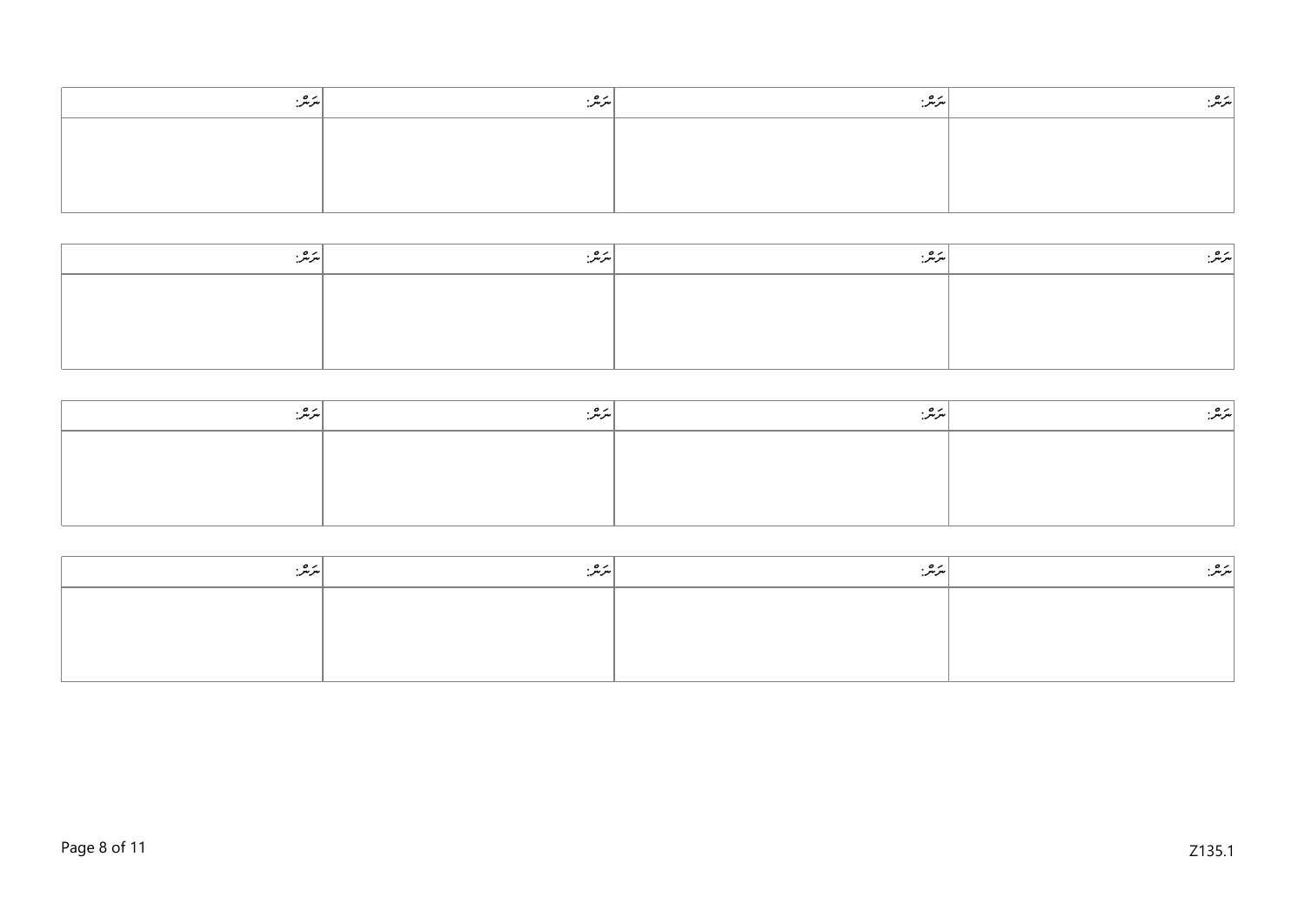| $\cdot$ | 。 | $\frac{\circ}{\cdot}$ | $\sim$<br>سرسر |
|---------|---|-----------------------|----------------|
|         |   |                       |                |
|         |   |                       |                |
|         |   |                       |                |

| ايرعر: | ر ه<br>. . |  |
|--------|------------|--|
|        |            |  |
|        |            |  |
|        |            |  |

| بر ه | 。 | $\sim$<br>َ سومس. |  |
|------|---|-------------------|--|
|      |   |                   |  |
|      |   |                   |  |
|      |   |                   |  |

| 。<br>. س | ىرىىر |  |
|----------|-------|--|
|          |       |  |
|          |       |  |
|          |       |  |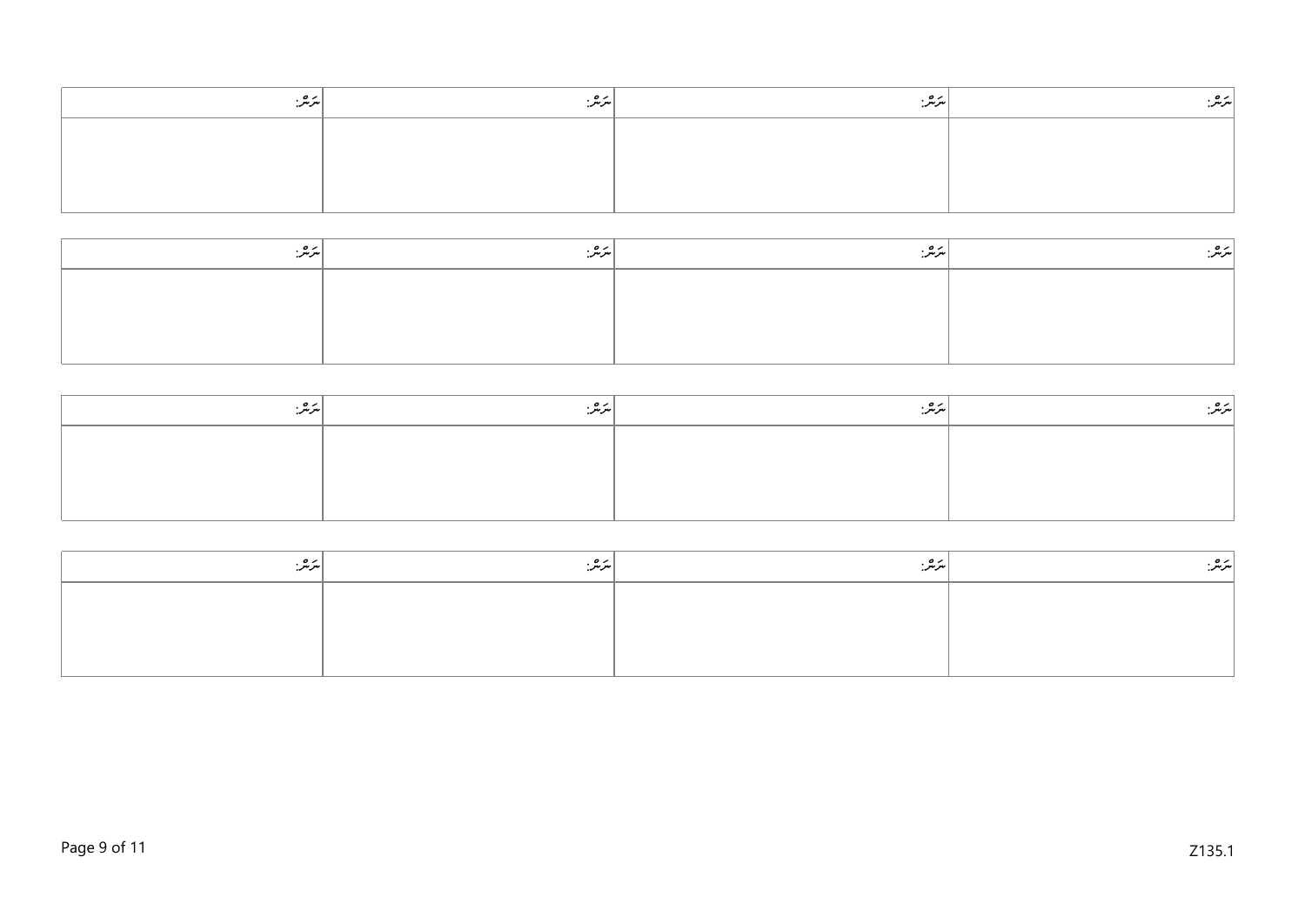| ير هو . | $\overline{\phantom{a}}$ | يرمر | اير هنه. |
|---------|--------------------------|------|----------|
|         |                          |      |          |
|         |                          |      |          |
|         |                          |      |          |

| ىبرىر. | $\sim$<br>ا سرسر . | يئرمثر | o . |
|--------|--------------------|--------|-----|
|        |                    |        |     |
|        |                    |        |     |
|        |                    |        |     |

| كترنثر: | 。 | 。<br>سرسر. | o <i>~</i> |
|---------|---|------------|------------|
|         |   |            |            |
|         |   |            |            |
|         |   |            |            |

|  | . ه |
|--|-----|
|  |     |
|  |     |
|  |     |